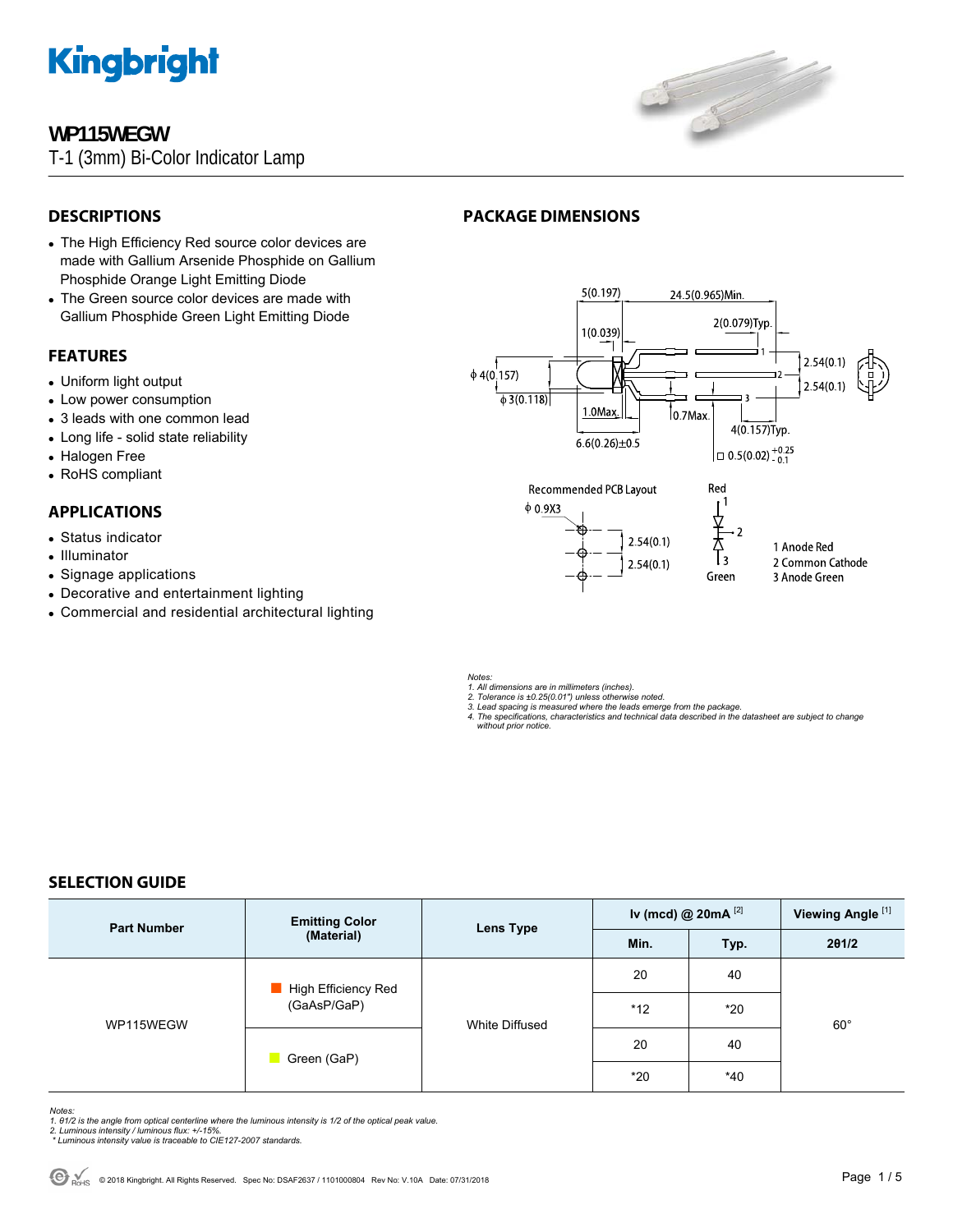## **ELECTRICAL / OPTICAL CHARACTERISTICS at T<sub>A</sub>=25°C**

| <b>Parameter</b>                                                                             | Symbol                       |                                     | Value          |                          |                       |
|----------------------------------------------------------------------------------------------|------------------------------|-------------------------------------|----------------|--------------------------|-----------------------|
|                                                                                              |                              | <b>Emitting Color</b>               | Typ.           | Max.                     | <b>Unit</b>           |
| Wavelength at Peak Emission $I_F$ = 20mA                                                     | $\Lambda_{\rm peak}$         | <b>High Efficiency Red</b><br>Green | 627<br>565     |                          | nm                    |
| Dominant Wavelength $I_F = 20 \text{mA}$                                                     | $\lambda_{\mathsf{dom}}$ [1] | <b>High Efficiency Red</b><br>Green | 617<br>568     |                          | nm                    |
| Spectral Bandwidth at 50% $\Phi$ REL MAX<br>$I_F = 20mA$                                     | Δλ                           | High Efficiency Red<br>Green        | 45<br>30       | $\overline{\phantom{0}}$ | nm                    |
| Capacitance                                                                                  | C                            | <b>High Efficiency Red</b><br>Green | 15<br>15       |                          | pF                    |
| Forward Voltage $I_F$ = 20mA                                                                 | $V_F$ <sup>[2]</sup>         | <b>High Efficiency Red</b><br>Green | 2<br>2.2       | 2.5<br>2.5               | $\vee$                |
| Reverse Current ( $V_R$ = 5V)                                                                | $I_R$                        | High Efficiency Red<br>Green        |                | 10<br>10                 | uA                    |
| Temperature Coefficient of $\lambda_{\text{peak}}$<br>$I_F = 20$ mA, -10°C $\le T \le 85$ °C | $TC_{\lambda peak}$          | High Efficiency Red<br>Green        | 0.13<br>0.1    |                          | $nm$ <sup>o</sup> $C$ |
| Temperature Coefficient of $\lambda_{\text{dom}}$<br>$I_F$ = 20mA, -10°C $\le T \le 85$ °C   | $TC_{\lambda dom}$           | <b>High Efficiency Red</b><br>Green | 0.06<br>0.06   |                          | $nm$ <sup>o</sup> $C$ |
| Temperature Coefficient of $V_F$<br>$I_F$ = 20mA, -10°C $\leq T \leq 85$ °C                  | $TC_{V}$                     | <b>High Efficiency Red</b><br>Green | $-1.9$<br>$-2$ | $\overline{\phantom{a}}$ | $mV$ <sup>o</sup> $C$ |

*Notes:* 

*1. The dominant wavelength (*λ*d) above is the setup value of the sorting machine. (Tolerance* λ*d : ±1nm. ) 2. Forward voltage: ±0.1V.* 

3. Wavelength value is traceable to CIE127-2007 standards.<br>4. Excess driving current and / or operating temperature higher than recommended conditions may result in severe light degradation or premature failure.

# **ABSOLUTE MAXIMUM RATINGS at T<sub>A</sub>=25°C**

|                                              | Symbol                  | <b>Value</b>               |       |               |  |
|----------------------------------------------|-------------------------|----------------------------|-------|---------------|--|
| <b>Parameter</b>                             |                         | <b>High Efficiency Red</b> | Green | Unit          |  |
| Power Dissipation                            | $P_D$                   | 75                         | 62.5  | mW            |  |
| Reverse Voltage                              | $V_R$                   | 5                          | 5     | $\vee$        |  |
| Junction Temperature                         | $T_{j}$                 | 125                        | 110   | $^{\circ}C$   |  |
| <b>Operating Temperature</b>                 | $T_{op}$                | $-40$ to $+85$             |       | $^{\circ}C$   |  |
| Storage Temperature                          | $T_{\text{stg}}$        | $-40$ to $+85$             |       | $^{\circ}C$   |  |
| <b>DC Forward Current</b>                    | $ _{\mathsf{F}}$        | 30                         | 25    | mA            |  |
| <b>Peak Forward Current</b>                  | $I_{FM}$ <sup>[1]</sup> | 160                        | 140   | mA            |  |
| Electrostatic Discharge Threshold (HBM)      |                         | 8000                       | 8000  | $\vee$        |  |
| Thermal Resistance (Junction / Ambient)      | $R_{th}$ ja $^{[2]}$    | 600                        | 650   | $\degree$ C/W |  |
| Thermal Resistance (Junction / Solder point) | $R_{th}$ JS $^{[2]}$    | 340                        | 330   | $\degree$ C/W |  |
| Lead Solder Temperature <sup>[3]</sup>       |                         | 260°C For 3 Seconds        |       |               |  |
| Lead Solder Temperature <sup>[4]</sup>       |                         | 260°C For 5 Seconds        |       |               |  |

Notes:<br>1. 1/10 Duty Cycle, 0.1ms Pulse Width.<br>2. R<sub>th JA</sub> ,R<sub>th JS</sub> Results from mounting on PC board FR4 (pad size ≥ 16 mm<sup>2</sup> per pad).<br>3. 2mm below package base.<br>4. Smlative humidity levels maintained between 40% and 60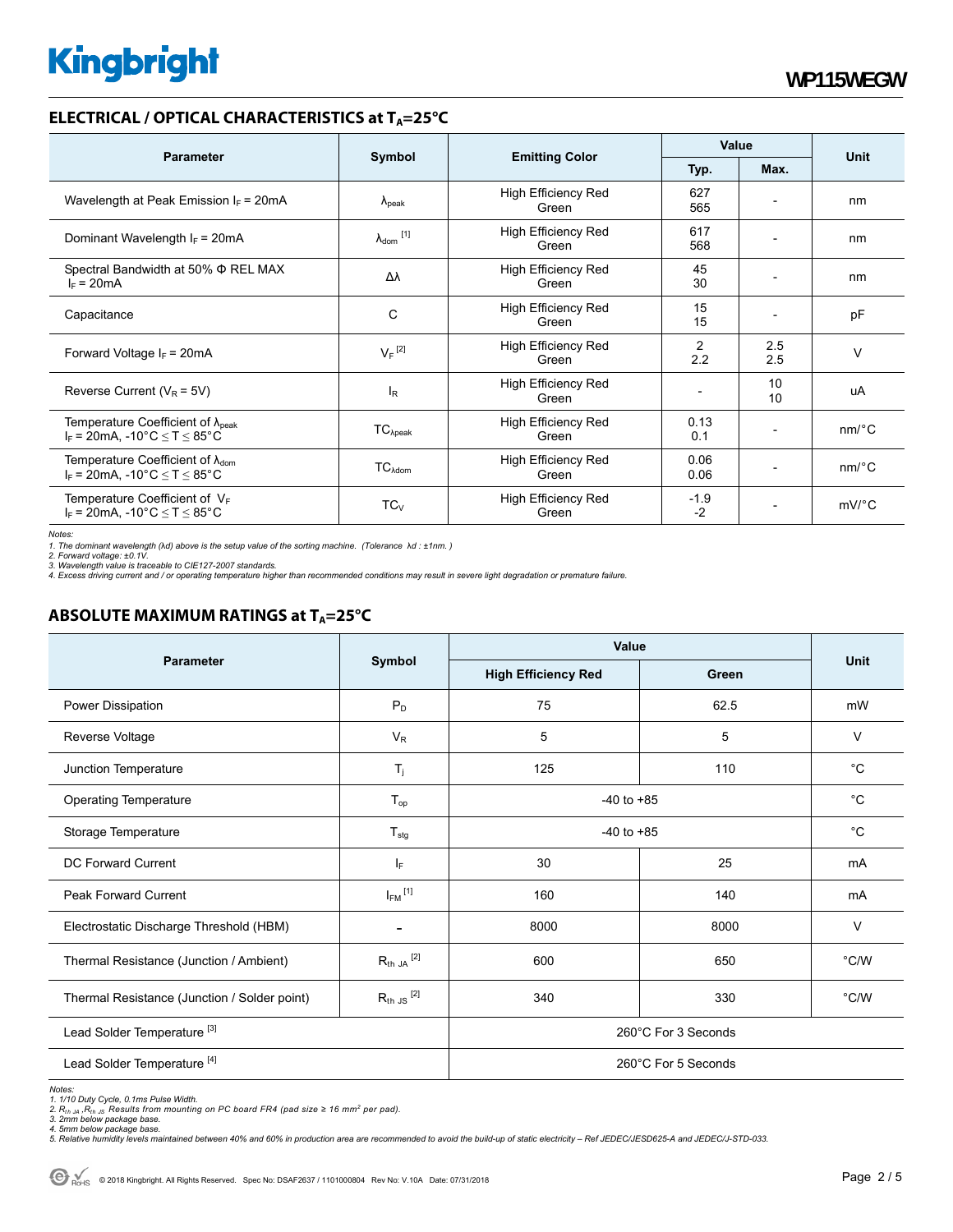# **TECHNICAL DATA**



#### **SPATIAL DISTRIBUTION**



#### **HIGH EFFICIENCY RED**

**GREEN**



#### 0.0 0.5 1.0 1.5 2.0 2.5 0 10 20 30 40 50  $T_a = 25 °C$ Forward current (mA) at 20mA **Luminous Intensity vs. Forward Current**

50 Permissible forward current (mA) Permissible forward current (mA) 40 30 20 10  $\overline{0}$ 

**Forward Current Derating Curve** 

**Luminous Intensity vs.**<br>Ambient Temperature



**Forward Current vs. Forward Voltage**



**Luminous Intensity vs. Forward Current**



**Forward Current Derating Curve Luminous Intensity vs.** 

-40 -20 0 20 40 60 80 100 Ambient temperature (°C)



**Ambient Temperature**



**RECOMMENDED WAVE SOLDERING PROFILE** 



*Notes:* 

- *1. Recommend pre-heat temperature of 105°C or less (as measured with a thermocouple attached to the LED pins) prior to immersion in the solder wave with a maximum solder bath temperature of 260°C*
- 
- *2. Peak wave soldering temperature between 245°C ~ 255°C for 3 sec (5 sec max). 3. Do not apply stress to the epoxy resin while the temperature is above 85°C.*

*4. Fixtures should not incur stress on the component when mounting and during soldering process. 5. SAC 305 solder alloy is recommended. 6. No more than one wave soldering pass.*

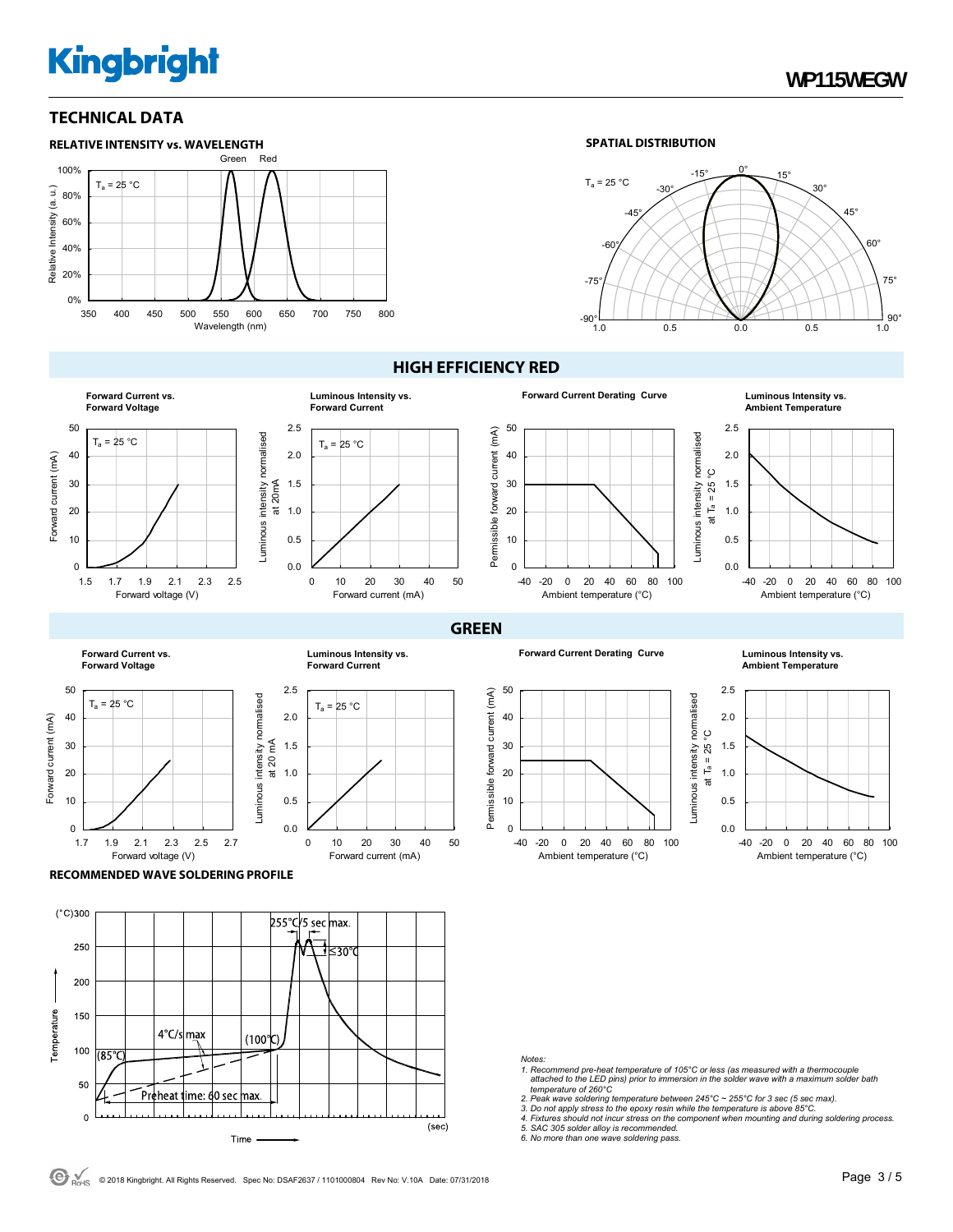# **WP115WEGW**

Outside

Label

# **PACKING & LABEL SPECIFICATIONS**



## **PRECAUTIONS**

### **Storage conditions**

- 1. Avoid continued exposure to the condensing moisture environment and keep the product away from rapid transitions in ambient temperature.
- 2. LEDs should be stored with temperature  $\leq 30^{\circ}$ C and relative humidity < 60%.
- 3. Product in the original sealed package is recommended to be assembled within 72 hours of opening. Product in opened package for more than a week should be baked for 30 (+10/-0) hours at 85  $\sim$  100 $^{\circ}$ C.

## **LED Mounting Method**

1. The lead pitch of the LED must match the pitch of the mounting holes on the PCB during component placement. Lead-forming may be required to insure the lead pitch matches the hole pitch. Refer to the figure below for proper lead forming procedures. *Note 1-3: Do not route PCB trace in the contact area between the leadframe and the PCB to prevent short-circuits.* 



2. When soldering wires to the LED, each wire joint should be separately insulated with heat-shrink tube to prevent short-circuit contact. Do not bundle both wires in one heat shrink tube to avoid pinching the LED leads. Pinching stress on the LED leads may damage the internal structures and cause failure.



LED

 $(Fig. 1)$ 

Spacer

 $\nabla$ 

 $(Fig. 2)$ 



- 3. Use stand-offs *(Fig.1)* or spacers *(Fig.2)* to securely position the LED above the PCB.
- 4. Maintain a minimum of 3mm clearance between the base of the LED lens and the first lead bend *(Fig. 3 ,Fig. 4).*
- 5. During lead forming, use tools or jigs to hold the leads securely so that the bending force will not be transmitted to the LED lens and its internal structures. Do not perform lead forming once the component has been mounted onto the PCB. *(Fig. 5 )*

LED